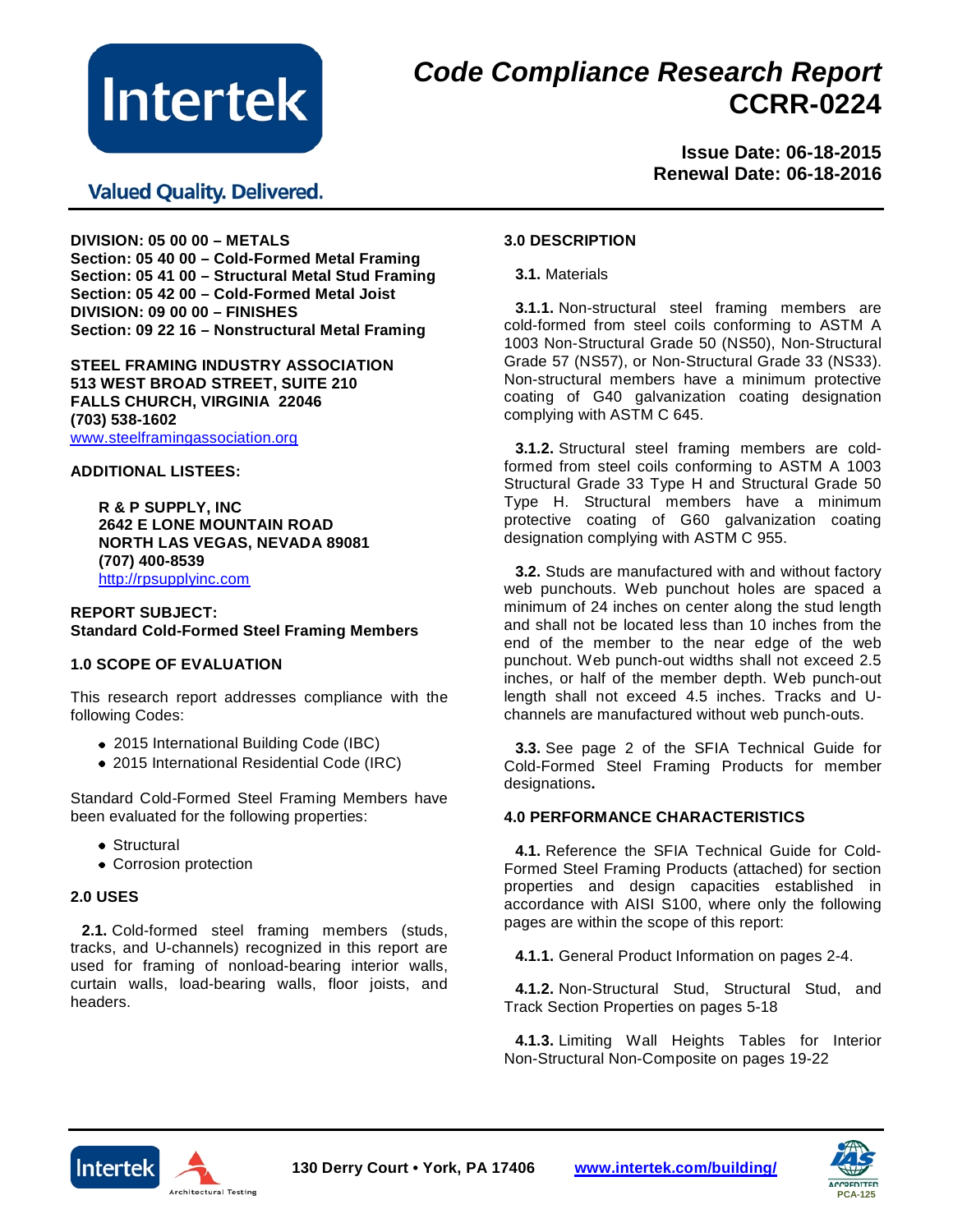

**4.1.4.** Limiting Wall Heights Tables for Curtain Wall Single-Span on pages 25-36.

**4.1.5.** Combined Axial and Lateral Allowable Load Tables on pages 37-61

**4.1.6.** Allowable Floor Joist Span Tables on pages 62-75

**4.1.7.** Header Allowable Load Tables on pages 76-80. Lateral bracing of the compression flange shall be spaced at intervals not exceeding  $L<sub>u</sub>$ (see section properties) to develop full allowable bending strength, Ma.

**4.1.8.** Allowable Web Crippling Load Tables on pages 81-85

**4.1.9.** U-Channel Section Properties on page 86. Allowable moments  $(M_a)$  apply to flexural members with the compression flange continuously braced.

### **5.0 INSTALLATION**

Standard cold-formed steel framing members must be installed in accordance with the manufacturer's published installation instructions, the applicable Code and referenced AISI standards therein for cold-formed steel light-frame construction, including IBC Section 2211 and IRC Sections R505, R603, and R804. The manufacturer's published installation instructions and this Research Report must be strictly adhered to, and a copy of the instructions must be available on the jobsite during installation.

### **6.0 SUPPORTING EVIDENCE**

**6.1.** Manufacturer's drawings and installation instructions.

**6.2.** Steel Framing Industry Association Technical Guide for Cold-Formed Steel Framing Products, Version 2015.101

**6.3.** Reports of testing and engineering analysis in accordance with ICC-ES AC46, *Acceptance Criteria for Cold-formed Steel Framing Members*, June 2012.

**6.4.** Reports of evaluation and engineering analysis in accordance with AISI S100-12, North American Specification for the Design of Cold-Formed Steel Structural Members.

**6.5.** Quality control manual in compliance with ICC-ES AC10, *Acceptance Criteria for Quality Control System Documentation*, dated June 2014.

#### **7.0 CONDITION OF USE**

The cold-formed steel framing members described in this Research Report comply with, or is a suitable alternative to, what is specified in those Codes listed in Sections 1.0 and 2.0 of this report, subject to the following conditions:

**7.1.** Installation must comply with this Research Report, the manufacturer's published installation instructions and the applicable Code. In the event of a conflict between the manufacturer's instructions and this report, this report governs.

**7.2.** All designs and calculations shall be prepared by a licensed design professional according to the requirements in the jurisdiction where the project is located.

**7.3.** Jobsite manufacturing of studs or tracks is outside the scope of this report.

**7.4.** Non-structural steel members are limited to interior nonload-bearing walls with transverse loads of 10 psf or less and where the superimposed vertical loads do not exceed 100 lbf/ft, exclusive of sheathing materials, or a superimposed vertical load of 200 lbs.

**7.5.** The minimum base steel thickness of the section delivered to the jobsite must be 95% of the design thickness noted on page 3 of the SFIA Technical Guide for Cold-Formed Steel Framing Products.

**7.6.** Cold-Formed steel framing members identified in this report are manufactured in accordance with the manufacturer's approved quality control system with inspections by Intertek.